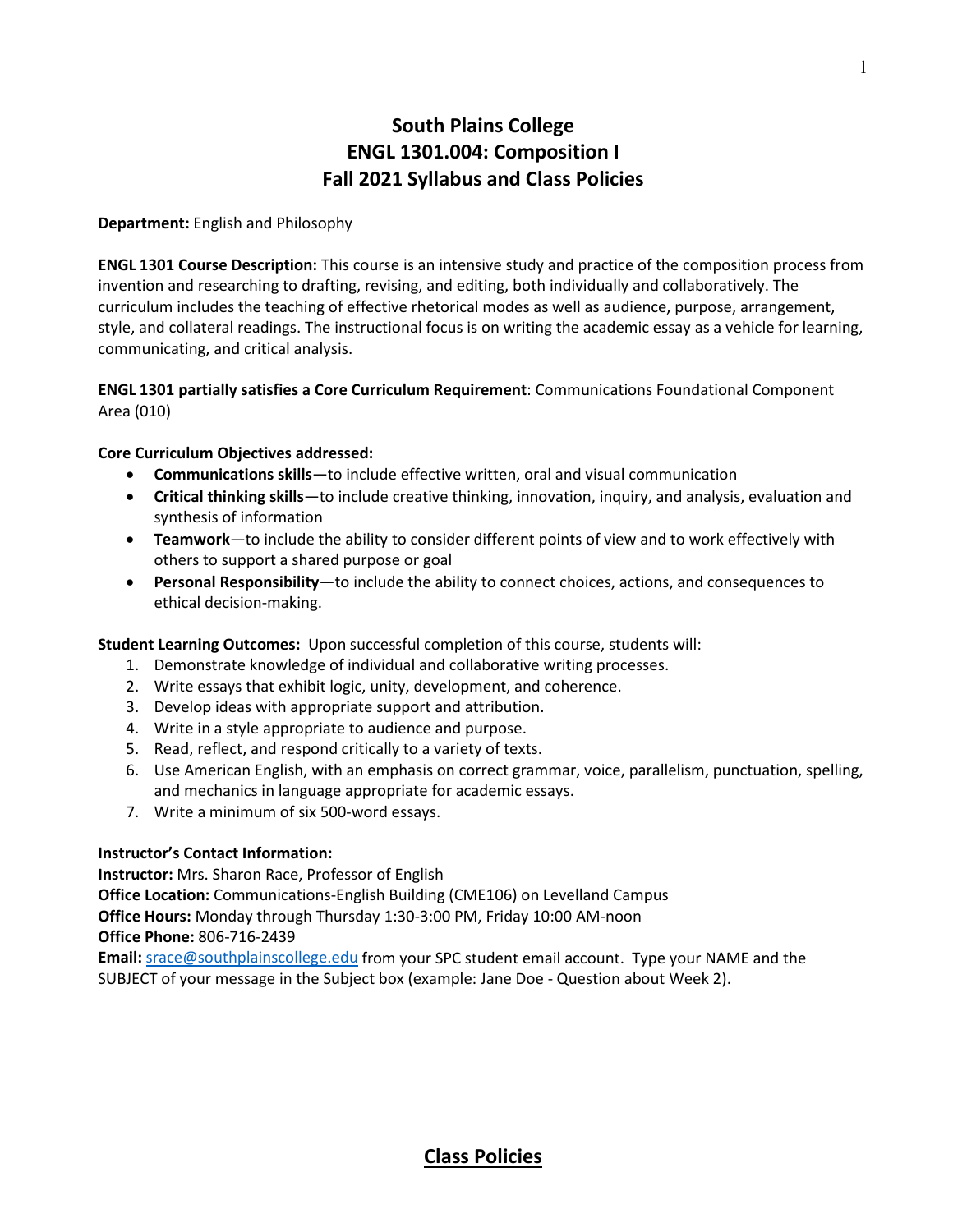# **TexBook (Inclusive Access): THIS COURSE IS IN THE TEXBOOK PROGRAM, SO YOU DO NOT NEED TO PURCHASE A TEXTBOOK OR ACCESS CODE FOR THIS CLASS**

- **Textbook:** The textbook (Langan and Albright, *College Writing Skills with Readings*, 10th edition) for this course is available as an ebook through the TexBook Inclusive Access textbook program at South Plains College. That means the ebook edition of our textbook is provided in Blackboard from the first day of class. The fee for the ebook is included in the fees for our course, so you do not need to buy a textbook or access code.
- **How to opt out of Inclusive Access:** Participating in TexBook for a course is not mandatory, and students may opt out of the program. Students who opt out will lose access to the course textbook and competitive pricing and will need to purchase the required course material on their own. If they drop the class or opt out before the opt-out deadline, the TexBook charge will be credited to their SPC TexanConnect account prior to the first scheduled refund of the term. Students should consult with their professor before deciding to opt out. Send an opt-out email to the well 4 texas bookcompany@gmail.com. Include your first name, last name, student ID number, and the course you are opting out of. Once you have been optedout, you will receive a confirmation email. If you need assistance with the process, contact the SPC Bookstore: 806-716-2399

**Materials:** You will need to print several documents for our course, so get a three-ring binder and some dividers to keep course materials organized.

**Required Computer and Internet Access:** To participate in this online course, you need access to a computer or laptop with reliable, fast internet access.

- Blackboard is designed to work best with **Mozilla Firefox** browser, so download this browser now and use it every time you access Blackboard to avoid many technical issues.
- Computer or internet connection problems may occur for you at some point this semester. **Understand that it is your responsibility to find alternate computers you may use to submit your work on time***.* Find your alternate resources **now;** do not wait until you suddenly need them! You can find computers and/or Wi-Fi in the following places:
	- o SPC Reese Campus Student Computer Lab (806-716-4666)
	- o SPC Levelland Campus Student Computer Lab (806-716-2179)
	- o SPC Levelland Campus Library Computer Lab (806-716-2299) this lab is open on Sundays also
	- o your local city library
	- o restaurants or cafes with free Wi-Fi
	- o neighbors or friends (line up at least three)

#### **Ebook Help:** <https://www.mheducation.com/highered/contact.html>

**Computer Help:** need help with your computer, laptop, email address, username/password?

- [helpdesk@southplainscollege.edu](mailto:helpdesk@southplainscollege.edu)
- 806-716-2600

#### **Blackboard Help:**

- 1. **Get Help by E-mail:** [blackboard@southplainscollege.edu](mailto:blackboard@southplainscollege.edu)
	- $\circ$  Be sure to include your full name, your instructor's name, the course and section you are enrolled in, and a detailed description of the problem.
	- o The **blackboard@southplainscollege.edu** account is monitored from 8:00 a.m. 10:00 p.m., Monday – Sunday.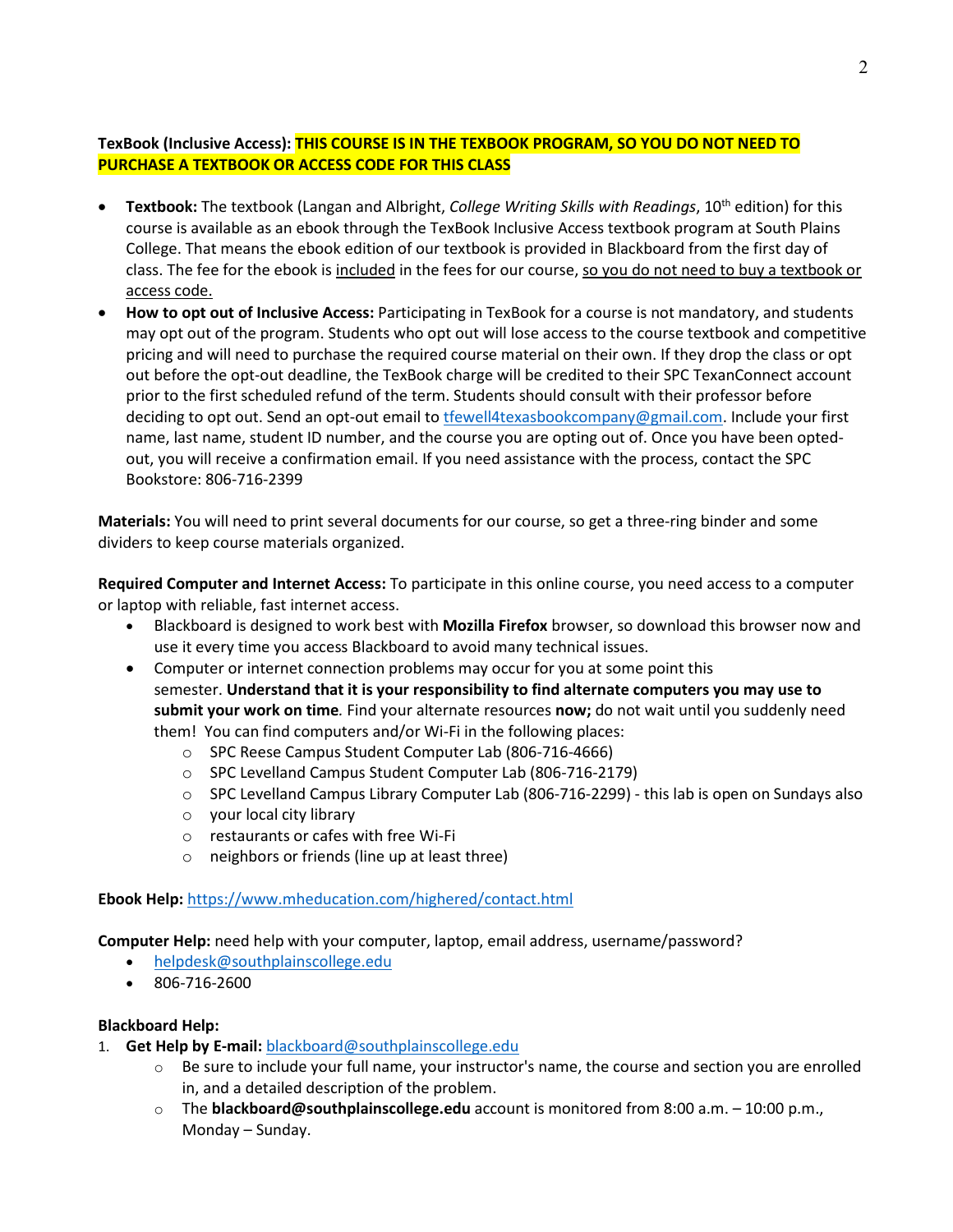- $\circ$  You can expect a response within 24 hours by email; however, the average response time is less than one hour.
- **2. Get Help by Phone:** 806-716-2180 (available between 8 AM and 4 PM Monday through Friday, except on holidays)
- 3. **Get Help Online:** click on the **Help** link listed under the Course Tools menu.

# **Required Computer Software:**

- 1. *Internet Browser: Blackboard Learn* is designed to work best with the **Mozilla Firefox** browser. Blackboard experts do not recommend using Internet Explorer 8 or 9. Visit this website for a free download of the Mozilla Firefox browser: [http://www.mozilla.org/en-US/firefox/new/.](http://www.mozilla.org/en-US/firefox/new/) Mac users may use either Firefox or Safari--both seem to work well with Blackboard.
- 2. *Office 365: Word and PowerPoint*: You will need a good word processing program to create papers for this course. As a member of the SPC community, you have free access to Office 365. Office 365 provides online access to Microsoft Word, Microsoft Excel, Microsoft PowerPoint, and 1TB of free online storage with Microsoft OneDrive. You can use Office 365 online or install to your PC, Mac, or mobile device.
	- a. To access Office 365, go to [https://www.office.com](https://www.office.com/) and sign in with the following credentials: SPCusername@southplainscollege.edu and your SPC password.
	- b. You can then click the link for the individual application you want to use online, or click the install office link towards the top right to install the application to your computer.
- 3. *Adobe Reader:* Available to download **FREE** from this website: <http://www.adobe.com/products/reader.html>

**SPC Student Email Account:** If you haven't already, you must go ahead and activate your SPC student email account.

- Your SPC Email address is: **yourSPCusername@southplainscollege.edu** (ex. [jsmith1234@southplainscollege.edu\)](mailto:jsmith1234@southplainscollege.edu).
- Your student email password is the same as your Blackboard password. If you need help, call the SPC Help Desk at 806-716-2600.
- To access your SPC email account, log in to MySPC and click the **Unread Messages: South Plains College O365** link at the bottom of the page.
- You can also set up access to your SPC email account through mobile phone mail apps, such as default smartphone Mail app or the Outlook app.
- Check with the SPC Help Desk for assistance: 806-716-2600.

# **Attendance Policy:**

- If you have not attended class before the twelfth class day, your access to the course will be blocked and the Registrar's Office will remove you from my class roster.
- Students who arrive after roll has been called will be marked tardy. Three tardies = one absence.
- After 6 absences, students are dropped from the course.
- Students who believe they have been exposed to COVID or are COVID-positive should email SPC's nurse DeEtte Edens[, dedens@southplainscollege.edu,](mailto:dedens@southplainscollege.edu) for instructions.
- Students who are required to quarantine per DeEtte Edens' instructions must contact me immediately to make a plan for keeping up with class while at home.
- Students with two or fewer absences and an "A" or "B" in the course are exempt from the final exam.

# **How to withdraw from our course:**

Dropping our class

• Before you withdraw from our class, please contact me or talk to your advisor. There may be a way for you to get back on track.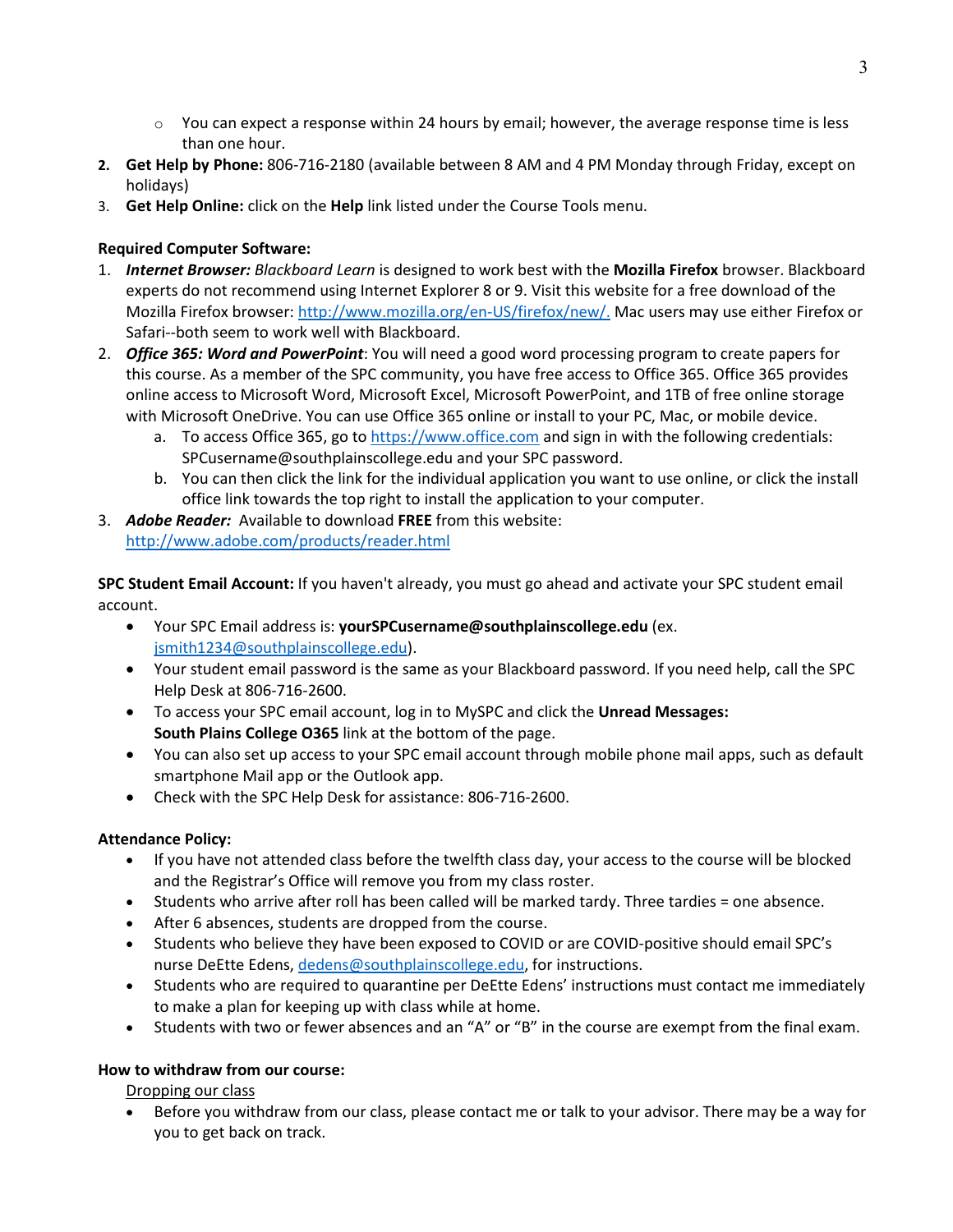- Check the SPC Academic Calendar here to find out the last day to drop a course for this semester: <http://www.southplainscollege.edu/academiccalendar/index.php>
- To drop this class, fill out and submit this form online: [https://forms.office.com/Pages/ResponsePage.aspx?id=ZrGRbWrP6UWeIqAmJdCCqVjMnZs6h](https://forms.office.com/Pages/ResponsePage.aspx?id=ZrGRbWrP6UWeIqAmJdCCqVjMnZs6h15Nrs0pqCo_sElUODExTUFXS0JOODhJOTlYM0NEV1kzRk9GMSQlQCN0PWcu) [15Nrs0pqCo\\_sElUODExTUFXS0JOODhJOTlYM0NEV1kzRk9GMSQlQCN0PWcu](https://forms.office.com/Pages/ResponsePage.aspx?id=ZrGRbWrP6UWeIqAmJdCCqVjMnZs6h15Nrs0pqCo_sElUODExTUFXS0JOODhJOTlYM0NEV1kzRk9GMSQlQCN0PWcu)
- You are not required to obtain an instructor signature to drop. There will be no charge for drops for the fall or spring semesters.

## Withdrawing from all classes

- If you wish to withdraw from all courses, initiate that process with the Advising Office. Schedule an appointment with an advisor by visiting [http://www.southplainscollege.edu/admission](http://www.southplainscollege.edu/admission-aid/advising/spcadvisors.php)[aid/advising/spcadvisors.php](http://www.southplainscollege.edu/admission-aid/advising/spcadvisors.php) or by calling 806-716-2366.
- For additional information regarding schedule changes, drops and withdrawals, [click here.](http://www.southplainscollege.edu/admission-aid/apply/schedulechanges.php)

### **TURNITIN (where you submit papers in our Blackboard course):**

- TURNITIN is where papers are submitted and graded inside our Blackboard course.
- TURNITIN accepts files saved in the following formats: Microsoft Word, WordPerfect, Rich Text Format (.rtf file ending), and PDF. TURNITIN does NOT accept Microsoft Works documents. Do not submit Text documents (.txt file ending) because they will not retain the proper MLA formatting.
- Many students make the mistake of uploading a paper and thinking they are done. There is a second step, which is to confirm submission. If the second step isn't confirmed, the paper will not be submitted, and there will be no digital receipt.
- After you submit a paper to TURNITIN, you must immediately check your South Plains College e-mail account, including your junk, bulk, or deleted folders (it is sometimes filtered as spam) for the digital receipt email. If you do not see a digital receipt, then your submission was **not** likely received by TURNITIN, and you will need to resubmit your paper immediately.
- Without a digital receipt, you cannot prove that you submitted your paper before the deadline, and I don't accept late papers.
- Once your paper has been graded, click on the **View/Submit** link to view my comments and marks.

#### **Course Organization**:

- Click on **Weekly Assignments** in Blackboard to find your homework assignments, class handouts, lesson PowerPoints, and due dates.
- All weekly assignments are due before 9:00 AM each Monday morning unless otherwise noted.

**Student Learning Outcomes Assessment:** A pre- and post-test and/or a writing assignment rubric will be used to determine the extent of improvement that students have gained during the semester.

**Course Evaluation:** A final letter grade will be assigned based on this grading scale: A (90-100), B (80-89), C (70-79), D (60-69), F (59 and below). Essay portfolio grades are usually made up of an outline, peer review workshop, and final draft.

| <b>Exemplification Essay Portfolio Grade:</b>     |                          | 10% |
|---------------------------------------------------|--------------------------|-----|
|                                                   | Outline Review Group 10% |     |
| $\bullet$                                         | Final Draft 90%          |     |
| <b>Definition Essay Portfolio Grade:</b>          |                          | 10% |
|                                                   | Outline Review Group 10% |     |
| $\bullet$                                         | Peer Review Workshop 20% |     |
| $\bullet$                                         | Final Draft 70%          |     |
| <b>Comparison/Contrast Essay Portfolio Grade:</b> |                          | 12% |
| $\bullet$                                         | Outline Review Group 10% |     |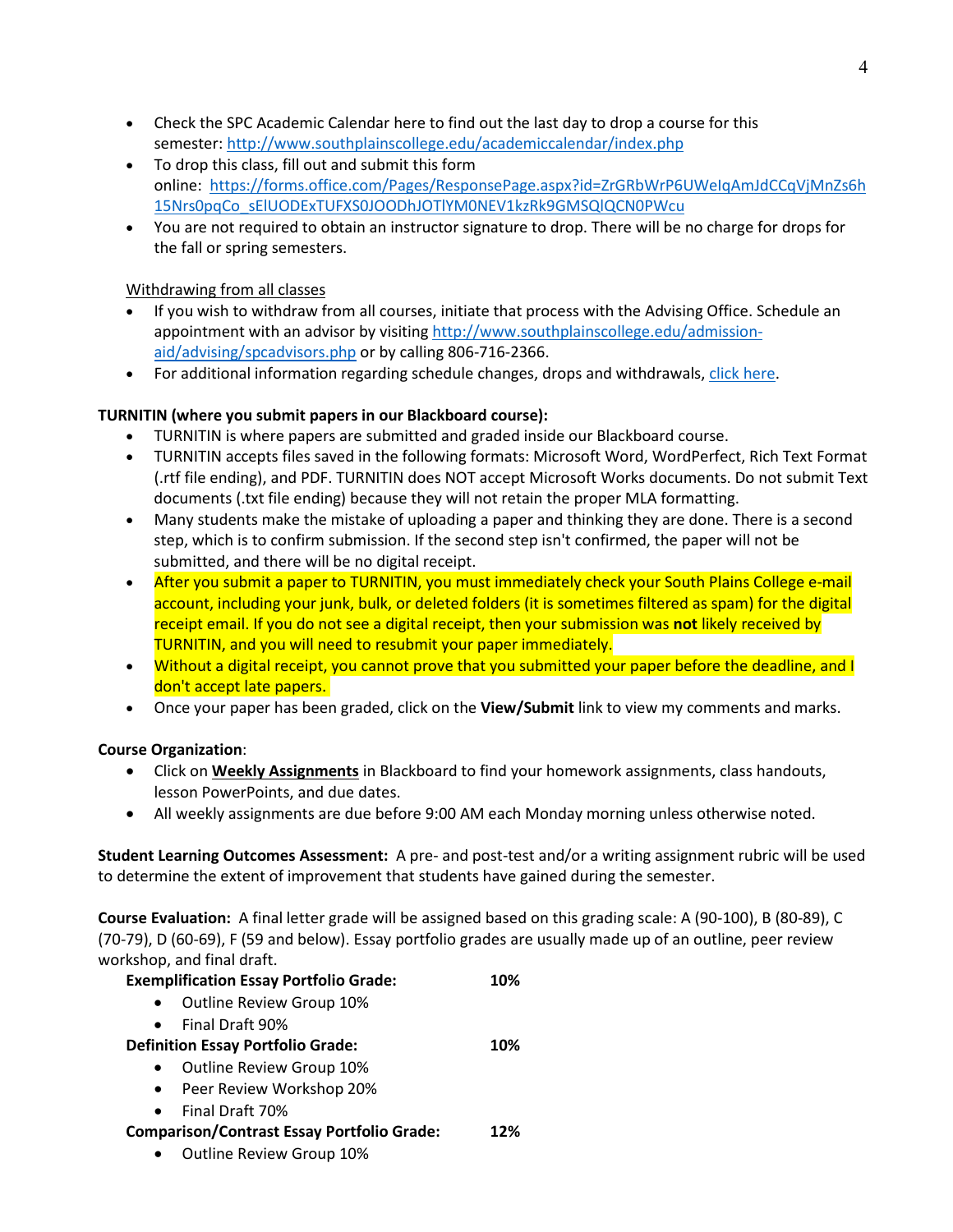| Peer Review Workshop 20%<br>$\bullet$<br>Final Draft 70% |                                   |
|----------------------------------------------------------|-----------------------------------|
| <b>Cause/Effect Essay Portfolio Grade:</b>               | 15%                               |
| Outline Review Group 10%<br>$\bullet$                    |                                   |
| Peer Review Workshop 20%<br>$\bullet$                    |                                   |
| Final Draft 70%<br>$\bullet$                             |                                   |
| <b>Argument Essay Portfolio Grade:</b>                   | 18%                               |
| Outline Review Group 10%<br>$\bullet$                    |                                   |
| Peer Review Workshop 20%<br>$\bullet$                    |                                   |
| Final Draft 70%<br>$\bullet$                             |                                   |
| <b>Quizzes/Assignments:</b>                              | 20% (4 lowest scores are dropped) |
| <b>Midterm Exam:</b>                                     | 5%                                |
| <b>Final Exam:</b>                                       | 10%                               |
| Total:                                                   | 100%                              |

*\*Up to 3 extra credit points may be earned by completing extra credit assignments. Extra Credit assignments are available on the Additional Resources page in our Blackboard course.*

**Grade Reports:** Click on the **My Grades** link in the Course Tools menu to view your scores and current grade. I recommend you do this weekly throughout the semester so you are always aware of your grade status.

#### **Late Work:** *I DO NOT ACCEPT LATE WORK*

- You do not receive credit for a late assignment, nor should you ask to take a quiz or exam or submit a paper after the deadline because you have had or do have computer problems. Do not wait until the night before to complete weekly assignments.
- Have alternate computer locations already lined up to use in case you have trouble with your own computer. Our Blackboard course is set up to prevent submission of late assignments, so be sure you complete and submit assignments before the deadline.
- You may make up a major assignment (essay/exam) only if you have contacted me prior to the deadline and do have a dire circumstance, such as a death in the family. But keep in mind that you normally have at least a week or more within to complete assignments. Plan ahead; if you have to be out of town or at work right when assignments are due, finish them early.

Essays: Essays submitted for this class should be around 500-600 words and must be typed in MLA 8<sup>th</sup> edition format. Outlines and peer review assignments may be counted as part of an essay grade.

#### **Essay Assessment Guidelines:**

- Essays may earn grades ranging from A to F based on the grading scale below. The quality of each of the criteria determines the letter grade. Not every essay will fit a single grade's description completely. An essay's final grade may also include process assignments and drafts.
- Papers can take from one to two weeks to be graded; I will usually notify you through an Announcement when I have finished grading those written assignments.
- **MAJOR ERRORS are grade killers!** The major errors are fused sentences, comma splices, fragments, subject-verb agreement errors, pronoun-antecedent agreement errors, pronoun reference errors, three spelling/wrong word errors. Here's how major errors can affect your papers: if your paper has great content and contains no major errors, it could earn an A. Great content with one or two major errors would earn a B; great content with three or four major errors earns a C; five or six major errors drops it to a D; seven or more major errors receives a failing grade. In other words, don't let MAJOR ERRORS prevent your papers from earning the scores that your great content deserves!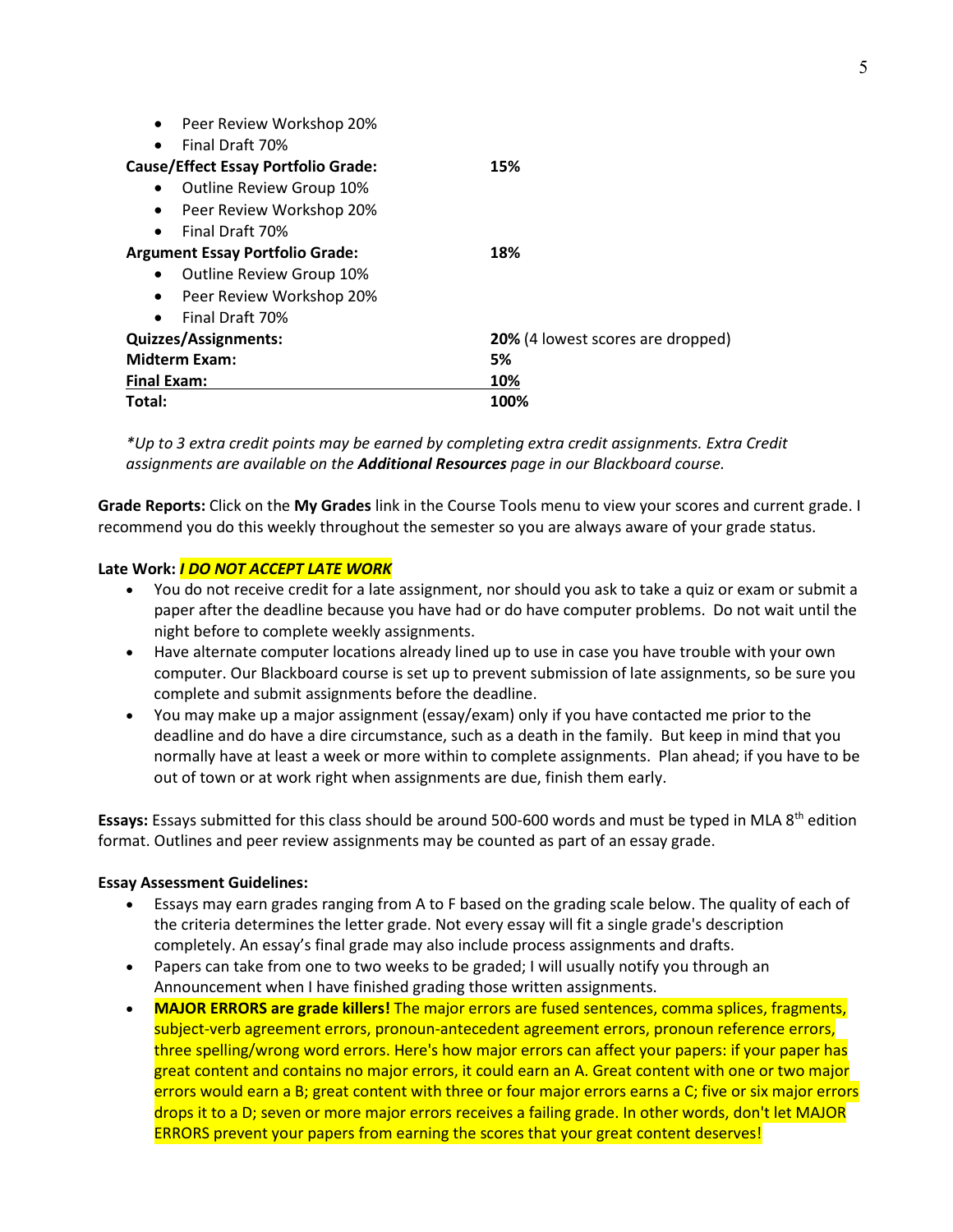# **"A" Essay (Superior)**

To earn an "A," a paper meets all of the criteria below:

- 1. The paper fulfills all the basic requirements of the assignment (for example, topic, purpose, length, format).
- 2. **Unity:** The paper states a clear thesis, all topic sentences strongly support the thesis, and body paragraphs are unified around their topic sentences. The essay conveys a clear purpose and is tailored to a distinctive audience.
- 3. **Support**: Body paragraphs contain abundant, fresh details and examples that provide specific, concrete, logical evidence. If sources are required, the paper accurately integrates and correctly documents credible source material to add insight, sophistication, and complexity to the paper's ideas.
- 4. **Coherence:** The organization of the paper is excellent and logical (emphatic order, chronological order, etc.), transitions are sophisticated, and the paper exhibits mastery of basic components (introduction, conclusion, and body paragraph structure).
- 5. **Sentence Skills:** The paper contains no major errors (fragment, fused sentence, comma splice, subjectverb agreement, pronoun reference or agreement, verb form) and is virtually free of other grammar, spelling, wrong word, punctuation, mechanical, or point of view errors. Word choice and sentence variety (simple, compound, complex) are effective and powerful.

# **"B" Essay (Strong)**

To earn a "B," a paper meets all of the criteria below:

- 1. The paper fulfills all the basic requirements of the assignment (for example, topic, purpose, length, format).
- 2. **Unity:** The paper states a clear thesis, all topic sentences directly support the thesis, and body paragraphs display unity. The essay conveys good awareness of purpose and audience.
- 3. **Support**: Body paragraphs are well-developed with specific details, examples, and sound logic. If sources are required, the paper accurately uses and correctly documents credible source material to supplement its ideas.
- 4. **Coherence:** The organization of the paper is clear and helpful, transitions are helpful, and the paper exhibits strong basic components (introduction, conclusion, and body paragraph structure).
- 5. **Sentence Skills:** The paper contains no more than two major errors (fragment, fused sentence, comma splice, subject-verb agreement, pronoun reference or agreement, verb form) and very few other grammar, spelling, wrong word, punctuation, mechanical, or point of view errors. Word choice and sentence variety are strong.

# **"C" Paper (Acceptable)**

To earn a "C," a paper meets all of the criteria below:

- 1. The paper fulfills all the basic requirements of the assignment (for example, topic, purpose, length, format).
- 2. **Unity:** A thesis is stated but may lack a strong claim or be obvious or predictable; topic sentences adequately support the thesis. One error in paragraph unity may occur. The essay's purpose and audience are adequately conveyed.
- 3. **Support**: Body paragraphs contain relevant details or logical reasons but need more specific examples/evidence. If sources are required, credible outside sources are usually integrated and cited correctly.
- 4. **Coherence:** Organization of ideas is satisfactory, transitions are logical, and the paper indicates competence in basic components (introduction, conclusion, and body paragraph structure).
- 5. **Sentence Skills:** The paper contains no more than four major errors (fragment, fused sentence, comma splice, subject-verb agreement, pronoun reference or agreement, verb form). Some other grammar, spelling, wrong word, punctuation, mechanical, or point of view errors are present but not distracting. Word choice and sentence variety are strong.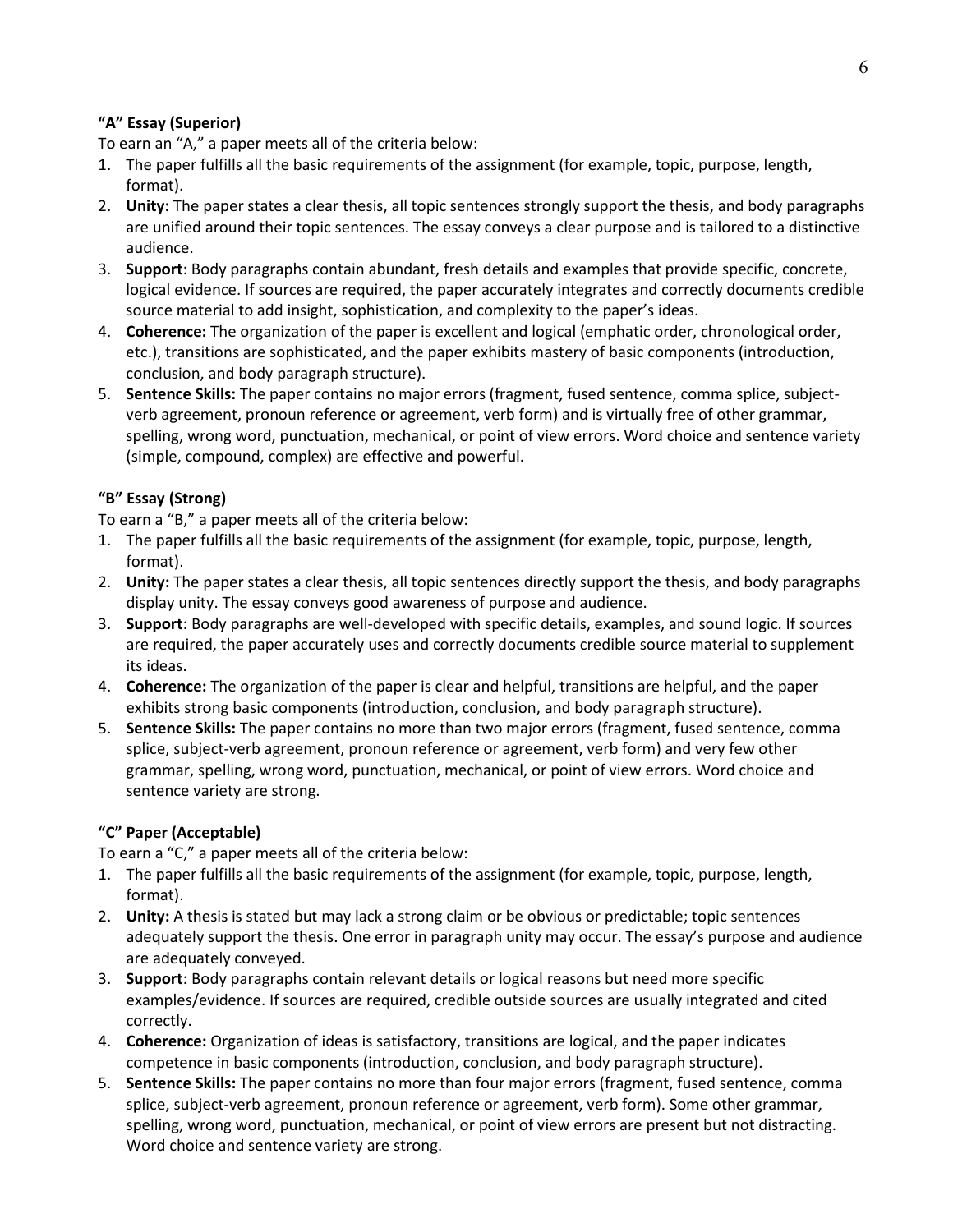## **"D" Paper (Developing)**

To earn a "D," a paper will exhibit *one or more* of the weaknesses below:

- 1. The paper only partially fulfills one or more of the basic requirements of the assignment (for example, topic, purpose, length, format).
- 2. **Unity:** The thesis may announce the topic but no claim, contain more than one idea, or be too vague, too broad, or too narrow. Topic sentences are not tied to the thesis. Two errors in paragraph unity may occur. Essay conveys little awareness of audience or purpose.
- 3. **Support**: Details are sparse or vague and consist of generalizations, clichés, or repetition. If applicable, sources are insufficient and/or not always integrated or cited correctly.
- 4. **Coherence:** Organization is attempted but disjointed or confusing; transitions are sparse. The paper indicates awareness of but not competence in basic components (introduction, conclusion, and body paragraph structure).
- 5. **Sentence Skills:** The paper contains no more than six major errors (fragment, fused sentence, comma splice, subject-verb agreement, pronoun reference or agreement, verb form). Several other grammar, spelling, wrong word, punctuation, mechanical, or point of view errors distract from the content. Informal word choices occur with little or no variety in sentence type and length.

### **"F" Paper (Unacceptable)**

To earn an "F," a paper will exhibit *one or more* of the weaknesses below:

- 1. The paper fails to fulfill one or more of the basic requirements of the assignment (for example, topic, purpose, length, format).
- 2. **Unity:** The thesis is illogical, incomplete, or missing, so the essay lacks focus on one central idea. Topic sentences are missing, so body paragraphs lack unity. The essay ignores the purpose and audience.
- 3. **Support**: Details are illogical, irrelevant, or missing from body paragraphs. If sources are required, the paper fails to use sources, does not meet the minimum source requirements, uses source material inaccurately, uses sources that are not credible, fails to document fully or correctly, and/or includes plagiarism.
- 4. **Coherence:** Organization is incoherent, transitions are missing or illogical, or the paper indicates lack of competence in basic paper components (for example, lack of introduction and/or conclusion, lack of paragraphing).
- 5. **Sentence Skills:** Seven or more major errors (fragment, fused sentence, comma splice, subject-verb agreement, pronoun reference or agreement, verb form) occur with numerous other grammar, spelling, wrong word, punctuation, mechanical, or point of view errors. Word choice is often inaccurate, immature, or inappropriate. Multiple sentence structure/syntax errors make the paper difficult or almost impossible to read. If one type or a combination of types of errors, regardless of whether they are major or minor, seriously affects the readability of a paper, it will receive an "F."

**Plagiarism and Cheating:** Students are expected to do their own work on all projects, quizzes, assignments, and papers. Failure to comply with this policy will result in an F for the assignment and can result in an F for the course if circumstances warrant. According to the *SPC General Catalog*: "Complete honesty is required of the student in the presentation of any and all phases of course work. This idea applies to quizzes of whatever length as well to final examinations, to daily reports, and to term papers."

• **Plagiarism:** "Offering the work of another as one's own, without proper acknowledgements, is plagiarism; therefore, any student who fails to give credit for quotations or essentially identical expression of material taken from books, encyclopedias, magazines, and other reference works, or from the themes, reports, or other writings of a fellow student [or another person] is guilty of plagiarism" (General Catalog). Some examples of plagiarism are not writing your own papers; copying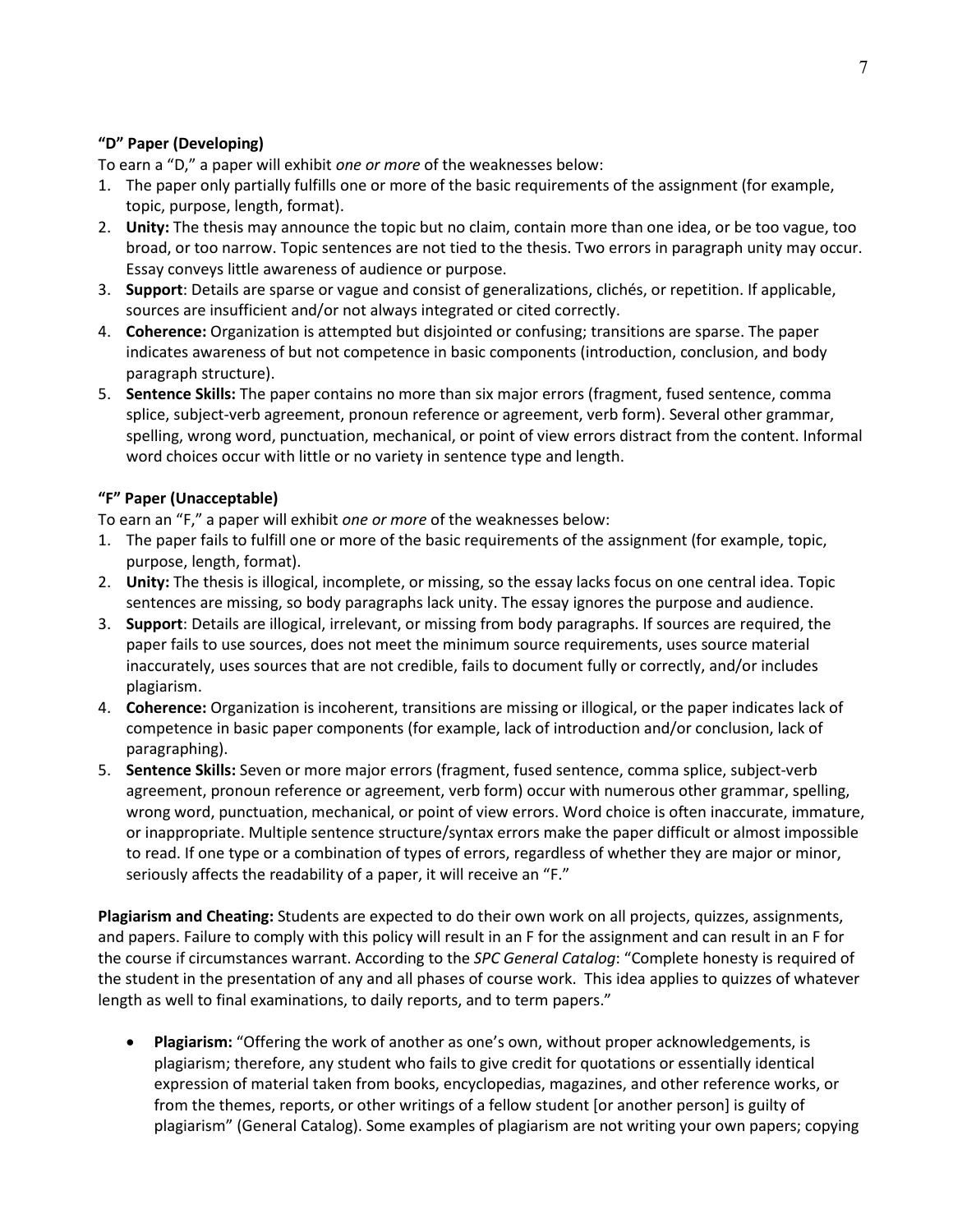parts of your papers from others'; not giving proper credit for source information; not quoting, paraphrasing, or summarizing source material correctly; or not using proper MLA documentation.

- **Cheating:** "Dishonesty of any kind on examinations or on written assignments, illegal possession of examinations, the use of unauthorized notes during an examination, obtaining information during an examination from the textbook, or from the examination paper of another students, assisting others to cheat, alteration of grade reports, illegal entry or unauthorized presence in an office are examples of cheating" (General Catalog). Some example of cheating are copying responses from another student's paper or quiz, allowing someone else to take a quiz or exam for you, or receiving help from someone else to complete any quiz, test, or written assignment.
- **DO NOT RECYCLE OLD PAPERS FOR THIS CLASS:** You may not submit the same or a revised version of a paper you wrote previously for this or another class. In other words, you will be expected to write new, original papers for each written assignment you complete this semester.
- TURNITIN will generate a similarity report for each of your papers and can reveal if parts have been plagiarized.

#### *If you are involved in cheating or plagiarism on exams, quizzes, papers, or assignments, you will receive a point deduction or a zero for the assignment or be dropped from the course with the grade of "F" or "X" at my discretion.*

**Student Code of Conduct Policy**: Any successful learning experience requires mutual respect on the part of the student and the instructor. Neither instructor nor student should be subject to others' behavior that is rude, disruptive, intimidating, aggressive, or demeaning**.** Student conduct that disrupts the learning process or is deemed disrespectful or threatening shall not be tolerated and may lead to disciplinary action and/or removal from class.

**Disability Statement:** Students with disabilities, including but not limited to physical, psychiatric, or learning disabilities, who wish to request accommodations in this class should notify the Disability Services Office early in the semester so that the appropriate arrangements may be made. In accordance with federal law, a student requesting accommodations must provide acceptable documentation of his/her disability to the Disability Services Office. For more information, call or visit the Disability Services Office at Levelland (Student Health & Wellness Office) 806-716-2577, Reese Center (Building 8) 806-716-4675, or Plainview Center (Main Office) 806-716-4302 or 806-296-9611.

**Nondiscrimination Policy:** The instructor will do his or her best not to discriminate on the basis of age, color, disability, ethnic background, gender, national origin, race, religion, sexual orientation, or veteran status.

**Diversity Policy:** In this class, the instructor will endeavor to establish and support an environment that values and nurtures individual and group differences and encourages engagement and interaction. Understanding and respecting multiple experiences and perspectives will serve to challenge and stimulate all participants to learn about others, about the larger world, and about themselves.

**Title IX Pregnancy Accommodations:** If you are pregnant, or have given birth within six months, under Title IX you have a right to reasonable accommodations to help continue your education. To activate accommodations, you must submit a Title IX pregnancy accommodations request, along with specific medical documentation, to the Director of Health and Wellness. Once approved, notification will be sent to the student and instructors. It is the student's responsibility to work with the instructor to arrange accommodations. Contact Crystal Gilster, Director of Health and Wellness at 806-716-2362, or email [cgilster@southplainscollege.edu](mailto:cgilster@southplainscollege.edu) for assistance.